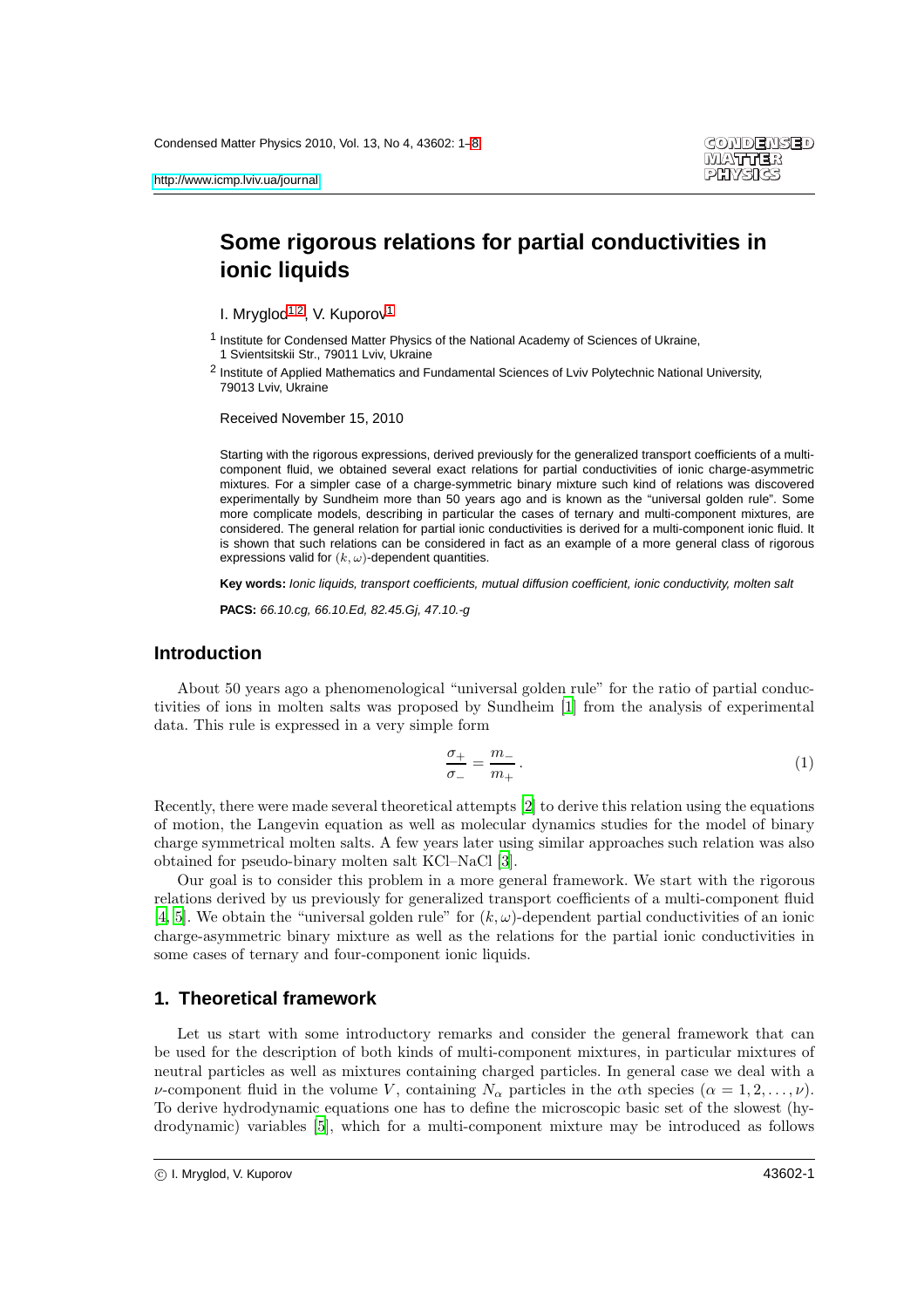$\hat{P}_{\mathbf{k}}^{\text{hyd}} = \{\hat{N}_{\mathbf{k}}, \hat{\mathbf{J}}_{\mathbf{k}}, \hat{E}_{\mathbf{k}}\},$  where  $\hat{N}_{\mathbf{k}} = \{\hat{N}_{\mathbf{k},\alpha}\}\$  is a column-vector with the components

$$
\hat{N}_{\mathbf{k},\alpha} = \sum_{i=1}^{N_{\alpha}} \exp{\{i\mathbf{k}\mathbf{R}_{i}^{\alpha}\}},\tag{2}
$$

being the number density of particles in the  $\alpha$ -th species;  $\hat{\mathbf{J}}_{\mathbf{k}}$  is the density of the *total* current,

$$
\hat{\mathbf{J}}_{\mathbf{k}} = \sum_{\alpha} \hat{\mathbf{J}}_{\mathbf{k},\alpha}, \qquad \hat{\mathbf{J}}_{\mathbf{k},\alpha} = \sum_{i=1}^{N_{\alpha}} \mathbf{p}_{i}^{\alpha} \exp{\{i\mathbf{k}\mathbf{R}_{i}^{\alpha}\}},
$$
\n(3)

with  $\hat{\mathbf{J}}_{\mathbf{k},\alpha}$  being the current densities of particles in the  $\alpha$ -th species, and

$$
\hat{E}_{\mathbf{k}} = \sum_{\alpha} \hat{E}_{\mathbf{k}, \alpha} = \sum_{\alpha} \sum_{i=1}^{N_{\alpha}} e_i^{\alpha} \exp{\{i\mathbf{k}\mathbf{R}_i^{\alpha}\}}
$$
(4)

is the *total* energy density, where the one-particle energy  $e_j^{\alpha}$  can be expressed via the sum of kinetic energy and potential energy of pair interactions:

$$
e_j^\alpha = \frac{[{\bf p}^\alpha_j]^2}{2m_\alpha} + \sum_{l\neq j,\beta} V_{jl}^{\beta\alpha}.
$$

The set of dynamic variables  $\hat{P}_{\mathbf{k}}^{\text{hyd}} = \{\hat{\mathcal{N}}_{\mathbf{k}}, \hat{\mathbf{J}}_{\mathbf{k}}, \hat{E}_{\mathbf{k}}\}\$ includes the densities of all the additive integrals of motion for a mixture. In the case of longitudinal dynamics, as it follows from the symmetrical properties, the scalar densities  $\hat{n}_{\mathbf{k},\alpha}$  and  $\hat{E}_{\mathbf{k}}$  interact only with the longitudinal component of  $\hat{\mathbf{J}}_{\mathbf{k}}$ , namely  $\hat{J}_{\mathbf{k}}^{\text{L}}$ , that is the projection of  $\hat{\mathbf{J}}_{\mathbf{k}}$  onto the direction of wave-vector **k**. Hence, the total number of longitudinal hydrodynamic variables for  $\nu$ -component mixture is equal to  $\nu + 2$ , namely  $\hat{P}_{\mathbf{k}}^{\text{L}} = {\hat{P}_{\mathbf{k}}^{\iota}}$  with  $\iota = 1, 2, ..., \nu + 2$ .

In practical applications it may be more convenient [\[4,](#page-6-3) [5\]](#page-6-4) to use the set of orthogonalized dynamic variables possessing the following properties  $(\hat{P}_{\mathbf{k}}^{\iota}, \hat{P}_{-\mathbf{k}}^{\kappa}) = \delta_{\iota\kappa} (\hat{P}_{\mathbf{k}}^{\iota}, \hat{P}_{-\mathbf{k}}^{\kappa})$ . Such an orthogonalized set of longitudinal hydrodynamical variables can be defined as follows

<span id="page-1-0"></span>
$$
\hat{P}_{\mathbf{k}}^{\mathrm{L}} = \{\hat{\mathcal{N}}_{\mathbf{k}}, \hat{J}_{\mathbf{k}}^{\mathrm{L}}, \hat{H}_{\mathbf{k}}\}\tag{5}
$$

where

$$
\hat{H}_{\mathbf{k}} = \hat{E}_{\mathbf{k}} - (\hat{E}_{\mathbf{k}}, \hat{\mathcal{N}}_{\mathbf{k}}^{+})(\hat{\mathcal{N}}_{\mathbf{k}}, \hat{\mathcal{N}}_{\mathbf{k}}^{+})^{-1}\hat{\mathcal{N}}_{\mathbf{k}} = (1 - \mathcal{P}_{\mathcal{N}})\hat{E}_{\mathbf{k}}
$$

is the so-called enthalpy density, the Mori-like projection operator denotes as

$$
\mathcal{P}_{\mathcal{N}}\ldots = (\ldots, \mathcal{N}_{\mathbf{k}}^{+})(\hat{\mathcal{N}}_{\mathbf{k}}, \hat{\mathcal{N}}_{\mathbf{k}}^{+})^{-1}\hat{\mathcal{N}} = \sum_{\alpha\gamma}(\ldots, \hat{N}_{-\mathbf{k},\alpha})\;(\hat{\mathcal{N}}_{\mathbf{k}}, \hat{\mathcal{N}}_{\mathbf{k}}^{+})_{\alpha\gamma}^{-1}\;\hat{N}_{\mathbf{k},\gamma}\,,\tag{6}
$$

and the notation  $(\ldots, \ldots)$  is used for the definition of an equilibrium correlation function

$$
(A, B) = \langle (A - \langle A \rangle)(B - \langle B \rangle) \rangle
$$

with  $\langle \ldots \rangle$  denoting the equilibrium averaging.

The generalized hydrodynamic fluxes  $I_{\mathbf{k},\iota}^d$  can be defined in the standard way:

$$
ikI_{\mathbf{k},\iota}^{d} = (1 - \mathcal{P}_{\mathbf{H}})iL_{N}\hat{P}_{\mathbf{k}}^{\iota}, \qquad (7)
$$

where  $P_H$  is the Mori-like projection operator, constructed on the set of all hydrodynamic variables  $(5)$ , and  $iL_N$  is the Liouville operator. Thus, for the number density flux one can easily obtain

<span id="page-1-1"></span>
$$
ikI_{\mathbf{k},\alpha}^{d} = \frac{ik}{m_{\alpha}} \left( \hat{J}_{\mathbf{k},\alpha}^{\mathbf{L}} - \frac{m_{\alpha}c_{\alpha}}{\bar{m}} \hat{J}_{\mathbf{k}}^{\mathbf{L}} \right),
$$
\n(8)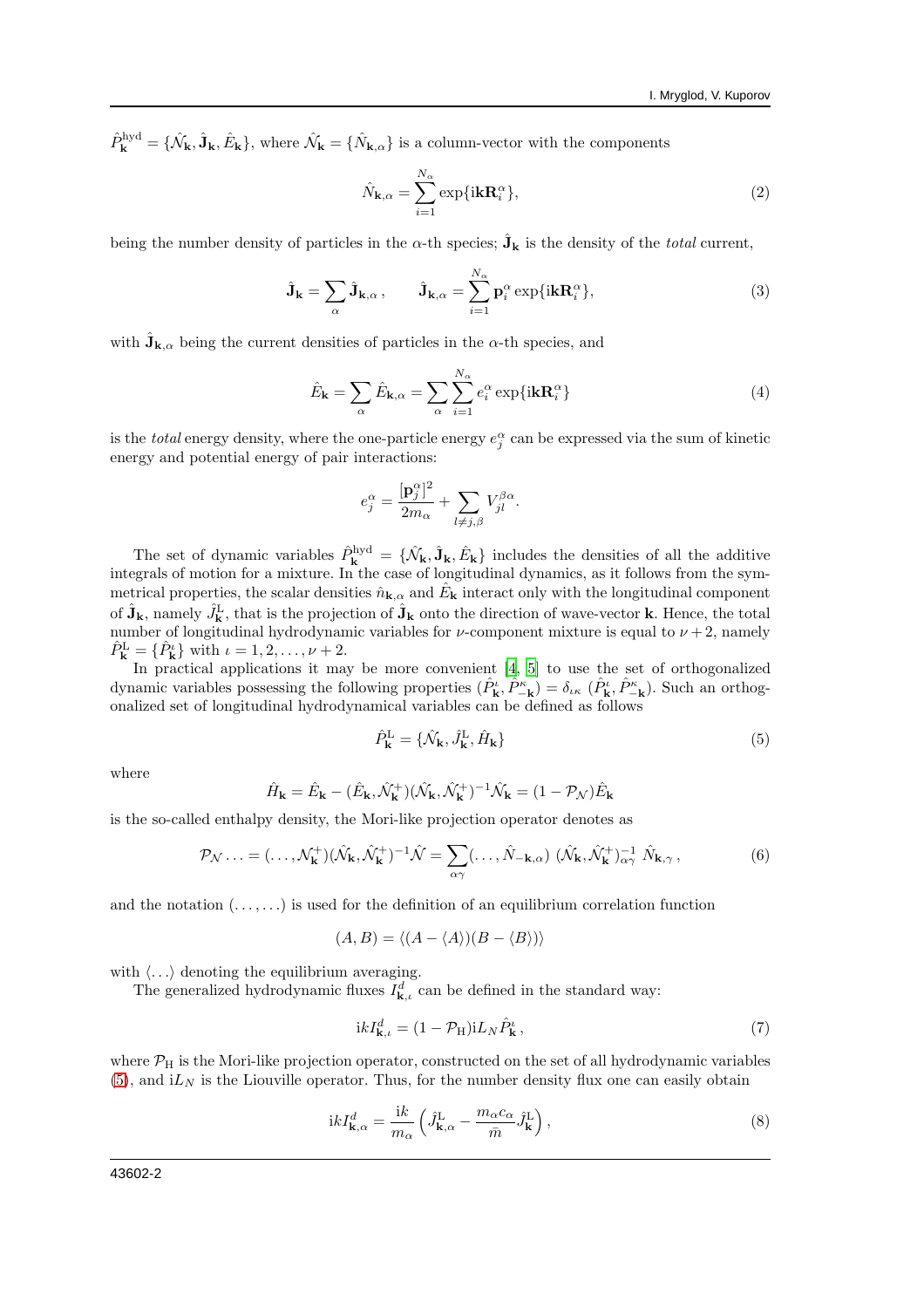where  $m_{\alpha}$  is the particle mass in the  $\alpha$ -th species,  $c_{\alpha} = N_{\alpha}/N = n_{\alpha}/n$  denotes concentrations, and  $\bar{m} = \sum_{\alpha} c_{\alpha} m_{\alpha}$  is the mean mass per particle.

The generalized  $(k, z)$ -dependent transport coefficients are defined via the generalized fluxes  $I_{\mathbf{k},\iota}^d$  as follows [\[4](#page-6-3), [5](#page-6-4)]

<span id="page-2-0"></span>
$$
L_{\iota\kappa}(k,z) = \frac{\beta}{V} \int\limits_0^\infty dt \exp\{-zt\} \left( I_{\mathbf{k},\iota}^d, \exp\{-(1-\mathcal{P}_{\mathbf{H}})iL_Nt\} I_{-k,\kappa}^d \right). \tag{9}
$$

Note that the expression [\(9\)](#page-2-0) has the structure of the well-known Green-Kubo formulas [\[6\]](#page-6-5), but the evolution operator is more complicated and additionally involves the projection operator  $\mathcal{P}_{H}$ . However, in the hydrodynamic limit  $(k, z) \rightarrow 0$  one gets the expression

$$
L_{\iota\kappa} = \lim_{k,z \to 0} L_{\iota\kappa}(k,z) = \frac{\beta}{V} \int_{0}^{\infty} dt \left( I_{\iota}^{d}, \exp\{-iL_{N}t\} I_{\kappa}^{d} \right), \tag{10}
$$

that is commonplace in numerous textbooks (e.g. [\[7](#page-6-6)]) and has been routinely employed in computer simulations.

In the context of this paper we are mainly interested in the behavior of the generalized mutual diffusion coefficients  $D_{\alpha\gamma}(k, z)$  that are simply related to the corresponding transport coefficients  $L^{\alpha\gamma}(k, z)$ . Namely, one has

<span id="page-2-2"></span>
$$
L^{\alpha\gamma}(k,z) = nc_{\alpha}c_{\gamma}D_{\alpha\gamma}(k,z)/k_{\text{B}}T,
$$
\n(11)

where  $n = N/V$ . The explicit frequency dependence in [\(9\)](#page-2-0) can be found by taking into account that  $z = i\omega + \varepsilon$  and  $\varepsilon \to +0$ .

In general for a *v*-component mixture the matrix of mutual diffusion coefficients  $\mathbf{D}(k,\omega)$  =  $\|D_{\alpha\gamma}(k,\omega)\|$  has  $\nu \times \nu$  elements. Due to the symmetry properties  $D_{\alpha\gamma}(k,\omega) = D_{\gamma\alpha}(k,\omega)$  this number is reduced to the  $\nu(\nu + 1)/2$  independent elements. However, there are still additional  $\nu$  explicit relations that follow from the total momentum conversation law. Namely, taking into account that

$$
\sum_{\alpha=1}^{\nu} m_{\alpha} I_{\mathbf{k},\alpha}^{d} = \sum_{\alpha=1}^{\nu} \left( \hat{J}_{\mathbf{k},\alpha}^{\mathbf{L}} - \frac{m_{\alpha} c_{\alpha}}{\bar{m}} \hat{J}_{\mathbf{k}}^{\mathbf{L}} \right) \equiv 0 \tag{12}
$$

and using the definition [\(9\)](#page-2-0), the set of new useful relations for generalized transport coefficients, that involve the processes caused by number densities fluctuations, can be easily derived. In particular, one gets

<span id="page-2-1"></span>
$$
\sum_{\alpha=1}^{\nu} m_{\alpha} c_{\alpha} D_{\alpha\gamma}(k,\omega) = \sum_{\gamma=1}^{\nu} D_{\alpha\gamma}(k,\omega) c_{\gamma} m_{\gamma} \equiv 0.
$$
 (13)

Hence, taking into account the relations [\(13\)](#page-2-1) one can conclude that the total number of independent matrix elements in the matrix  $\mathbf{D}(k,\omega) = ||D_{\alpha\gamma}(k,\omega)||$  is equal to  $\nu(\nu-1)/2$ . In a particular case of binary mixture  $(\nu = 2)$  we have  $\nu(\nu - 1)/2 = 1$  and

<span id="page-2-3"></span>
$$
\frac{D_{11}(k,\omega)}{D_{12}(k,\omega)} = -\frac{m_2}{m_1} \frac{c_2}{c_1}, \qquad \frac{D_{11}(k,\omega)}{D_{22}(k,\omega)} = \frac{m_2^2}{m_1^2} \frac{c_2^2}{c_1^2}.
$$
\n(14)

These relations directly follow from the identity [\(13\)](#page-2-1). Being valid for an arbitrary binary mixture, they are of rather general character.

## **2. Binary mixture of charged particles**

Let us now consider the case of a binary mixture composed of oppositely charged particles with charges  $q_+$  and  $q_-$ , masses  $m_+$  and  $m_-$ , and densities  $n_+, n_-$ . The total electroneutrality condition is satisfied, so that  $q_+n_+ + q_-n_-=0$ .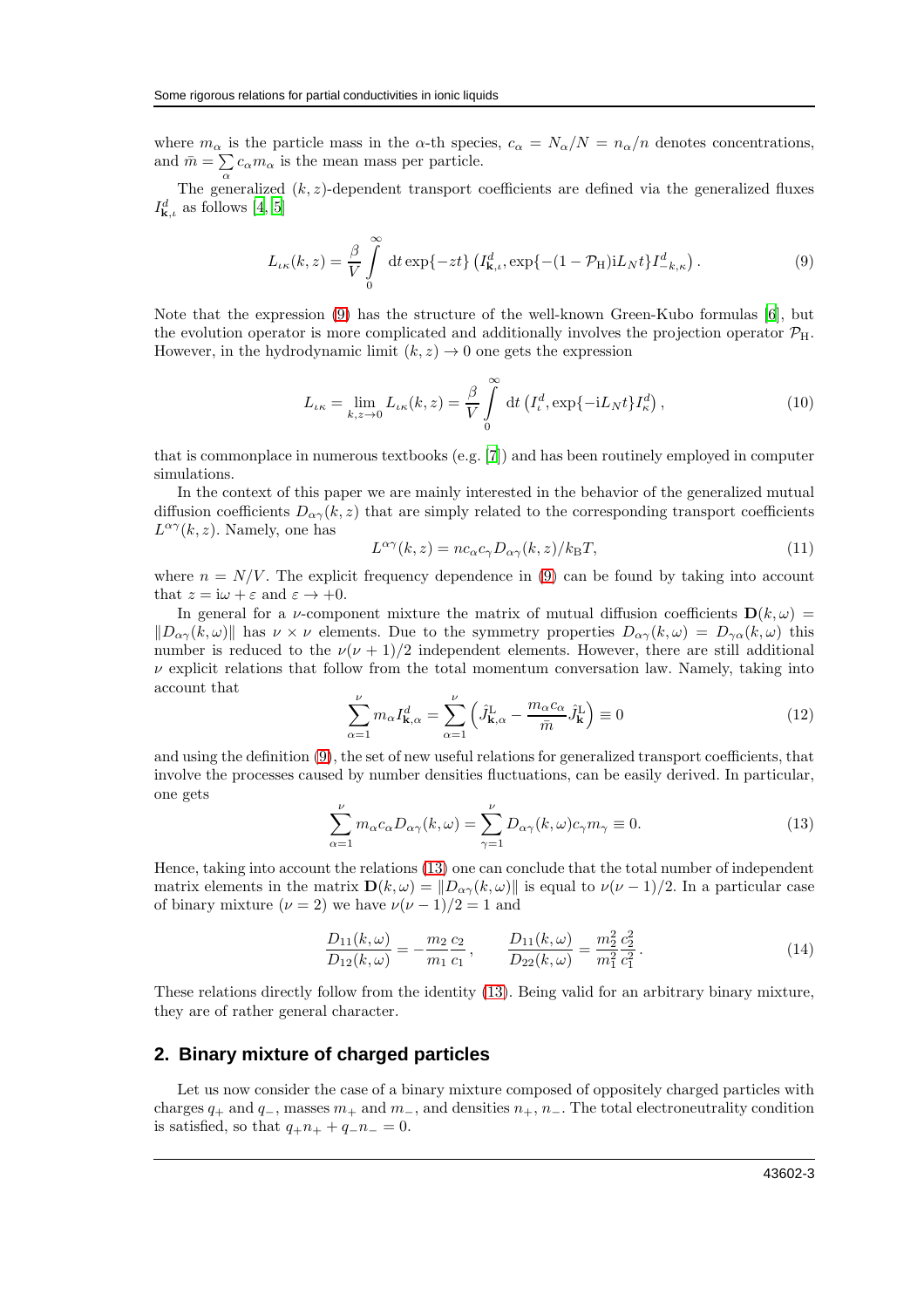The electrical conductivity can be calculated by means of the Green-Kubo formula [\[8,](#page-6-7) [9\]](#page-6-8)

<span id="page-3-1"></span>
$$
\sigma = \frac{\beta}{V} \int_{0}^{\infty} dt \langle \mathbf{I}^{q}(t) \mathbf{I}^{q}(0) \rangle, \qquad (15)
$$

where  $\mathbf{I}^q(t) = \sum_{\alpha} \mathbf{I}^q_{\alpha}(t)$  with

$$
\mathbf{I}_{\alpha}^{q}(t) = q_{\alpha} n_{\alpha} \sum_{i=1}^{N_{\alpha}} \mathbf{v}_{i}^{\alpha}
$$

being the partial ionic electrical current  $(\alpha = +, -)$ . Ionic conductivity is also connected with the mutual diffusion coefficients [\[9](#page-6-8)]:

<span id="page-3-0"></span>
$$
\sigma = \frac{n}{k_{\rm B}T} \sum_{\alpha,\beta} q_{\alpha} q_{\beta} c_{\alpha} c_{\beta} D_{\alpha\beta} , \qquad (16)
$$

where mutual diffusion coefficients are defined as follows

$$
D_{\alpha\beta} = \frac{N}{N_{\alpha}N_{\beta}} \sum_{i,j=1}^{N_{\alpha},N_{\beta}} \int_{0}^{\infty} dt \left\langle \mathbf{v}_{i}^{\alpha}(t)\mathbf{v}_{j}^{\beta}(0) \right\rangle
$$

with  $\alpha, \beta = +, -$ . In the center of mass reference frame the expression [\(16\)](#page-3-0) can be easily derived from [\(15\)](#page-3-1) with the help of equations [\(8\)](#page-1-1), [\(9\)](#page-2-0) and [\(11\)](#page-2-2). For generalized  $(k, \omega)$ -dependent ionic conductivity one can use the definition

<span id="page-3-2"></span>
$$
\sigma(k,\omega) = \frac{n}{k_{\rm B}T} \sum_{\alpha,\beta} q_{\alpha} q_{\beta} c_{\alpha} c_{\beta} D_{\alpha\beta}(k,\omega). \tag{17}
$$

It is seen from [\(17\)](#page-3-2) that the total ionic conductivity can be presented as the sum of partial ionic conductivity  $\sigma = \sigma_+ + \sigma_-$ , where  $\sigma_\alpha \sim q_\alpha c_\alpha \sum_\beta q_\beta c_\beta D_{\alpha\beta}$ , so that for the ratio of partial ionic conductivity one gets

<span id="page-3-5"></span>
$$
\frac{\sigma_{+}}{\sigma_{-}} = \frac{q_{+}^{2}c_{+}^{2}D_{++} + q_{+}c_{+}q_{-}c_{-}D_{+-}}{q_{-}^{2}c_{-}^{2}D_{--} + q_{+}c_{+}q_{-}c_{-}D_{+-}}.
$$
\n(18)

This expression can be significantly simplified if we use the relations that follow from [\(14\)](#page-2-3), namely:  $D_{++}/D_{--} = (m_{-}^{2}/m_{+}^{2})(c_{-}^{2}/c_{+}^{2}), D_{++}/D_{+-} = -(m_{-}/m_{+})(c_{-}/c_{+}), D_{--}/D_{-+} =$  $-(m_{+}/m_{-})(c_{+}/c_{-}), D_{+-} = D_{-+}$ . Taking into account the electroneutrality condition  $q_{+}c_{+}$  +  $q_{-c-} = 0$ , one gets

<span id="page-3-4"></span>
$$
\frac{\sigma_+(k,\omega)}{\sigma_-(k,\omega)} = -\frac{q_+}{q_-} \frac{m_-}{m_+} \,. \tag{19}
$$

In the case of charge-symmetric systems with  $q_$  = −q<sub>+</sub> (in particular, for molten salts NaCl, KCl, NaF, KF, RbBr) we obtain

<span id="page-3-3"></span>
$$
\frac{\sigma_+(k,\omega)}{\sigma_-(k,\omega)} = \frac{m_-}{m_+} \,. \tag{20}
$$

In fact, the expression [\(20\)](#page-3-3) represents the generalized version of the so-called "universal golden" rule" [\(1\)](#page-0-2) valid for binary charge-symmetric ionic liquids with arbitrary values  $(k, \omega)$ . In a more general form [\(19\)](#page-3-4) such a relation is derived for a charge-asymmetric binary mixture by means of the rigorous expressions [\(13\)](#page-2-1) obtained for the generalized mutual diffusion coefficients of a multicomponent fluid.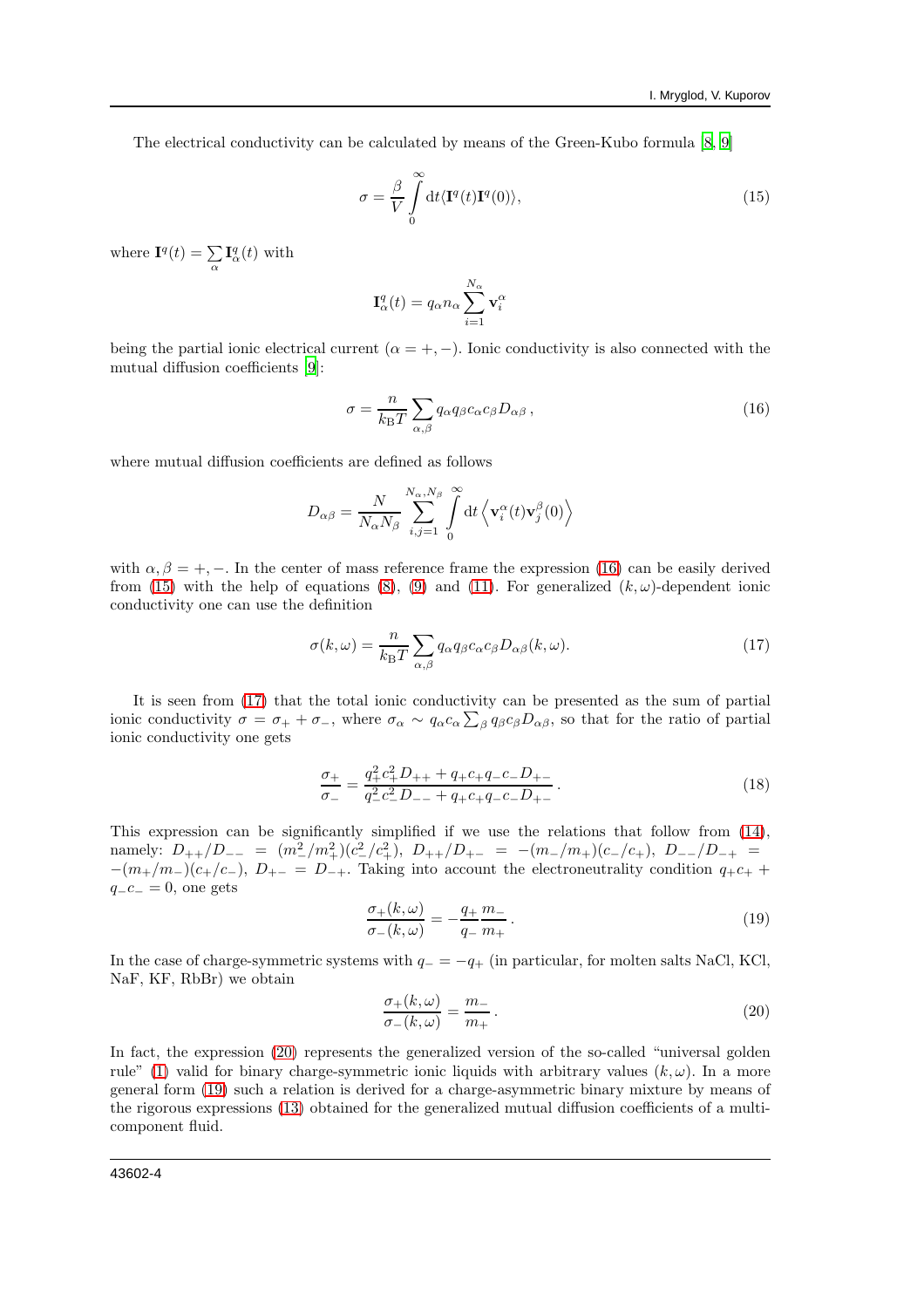#### **3. Ternary mixtures**

#### **3.1. Charged particles in solvent**

Let us consider a more complicated model of a ternary mixture that is composed of oppositely charged particles in neutral solvent with the particle charges  $q_+$  and  $q_-$ , the particle masses  $m_+$ ,  $m_$ , and  $m_0$ , and concentrations  $c_+$ ,  $c_-$ ,  $c_0$  ( $c_+$  +c<sub>−</sub>+c<sub>0</sub> = 1). The total electro-neutrality condition can be written in the form:  $q_{+}c_{+} + q_{-}c_{-} = 0$ .

From the relations [\(13\)](#page-2-1) one obtains the equations

<span id="page-4-0"></span>
$$
m_{+}c_{+}D_{++}(k,\omega) + m_{-}c_{-}D_{-+}(k,\omega) + m_{0}c_{0}D_{0+}(k,\omega) \equiv 0,
$$
  
\n
$$
m_{+}c_{+}D_{+-}(k,\omega) + m_{-}c_{-}D_{--}(k,\omega) + m_{0}c_{0}D_{0-}(k,\omega) \equiv 0,
$$
  
\n
$$
m_{+}c_{+}D_{+0}(k,\omega) + m_{-}c_{-}D_{-0}(k,\omega) + m_{0}c_{0}D_{00}(k,\omega) \equiv 0,
$$
\n(21)

where  $D_{\alpha\beta} = D_{\beta\alpha}$ . The electroneutrality condition enables us to express the concentrations of charged particles via  $c_0$ , namely:  $c_+ = (1 - c_0)q_-/(q_- - q_+), c_- = (1 - c_0)q_+/(q_+ - q_-)$ . It is obvious that

$$
q_+^2 c_+^2 = q_-^2 c_-^2 = (1 - c_0)^2 \frac{q_+^2 q_-^2}{(q_+ - q_-)^2} \equiv Q^2,
$$
  

$$
q_+ c_+ q_- c_- = -(1 - c_0)^2 \frac{q_+^2 q_-^2}{(q_+ - q_-)^2} \equiv -Q^2.
$$

Therefore, one gets  $\sigma_+ = Q^2(D_{++} - D_{+-})$  and  $\sigma_- = Q^2(D_{--} - D_{+-})$ , so that the expression [\(18\)](#page-3-5) for the ratio of partial ionic conductivities can be rewritten in the form

<span id="page-4-2"></span>
$$
\frac{\sigma_{+}(k,\omega)}{\sigma_{-}(k,\omega)} = \frac{D_{++}(k,\omega) - D_{+-}(k,\omega)}{D_{--}(k,\omega) - D_{+-}(k,\omega)}.
$$
\n(22)

Combining the first two equations in [\(21\)](#page-4-0), one can obtain:

$$
m_{+}c_{+}(D_{++}-D_{+-})-m_{-}c_{-}(D_{--}-D_{+-})+m_{0}c_{0}(D_{0+}-D_{0-})\equiv 0 \qquad (23)
$$

or

<span id="page-4-1"></span>
$$
m_{+}c_{+}\sigma_{+}-m_{-}c_{-}\sigma_{-}+m_{0}c_{0}\Delta=0, \qquad (24)
$$

where the quantity  $\Delta \equiv Q^2(D_{0+} - D_{0-})$  is expressed in terms of the mutual diffusion coefficients for ions in solvent. The relation [\(24\)](#page-4-1) could be considered as the generalization of "universal golden rule" for solutions of electrolytes. Note that in the limit  $c_0 \rightarrow 0$  the expression [\(22\)](#page-4-2) can be easily recovered from [\(22\)](#page-4-2).

#### **3.2. Pseudo-binary molten salts**

A special class of ternary ionic liquids is formed by the so-called pseudo-binary molten salts, for instance KCl − NaCl. In this case we deal with a ternary mixture of ions. In particular, for KCl – NaCl in the system with the elementary charge  $e = 1$  the ionic charges are  $q_{\text{Na}} = q_{\text{K}} = 1$ and  $q_{\text{Cl}} = -1$  with the electro-neutrality condition  $c_{\text{Na}} + c_{\text{K}} = c_{\text{Cl}}$ , where  $c_{\text{Na}} + c_{\text{K}} + c_{\text{Cl}} = 1$ .

For the mutual diffusion coefficients from [\(13\)](#page-2-1) one has:

<span id="page-4-3"></span>
$$
m_1c_1D_{11}(k,\omega) + m_2c_2D_{21}(k,\omega) + m_3c_3D_{31}(k,\omega) \equiv 0,
$$
  
\n
$$
m_1c_1D_{12}(k,\omega) + m_2c_2D_{22}(k,\omega) + m_3c_3D_{32}(k,\omega) \equiv 0,
$$
  
\n
$$
m_1c_1D_{13}(k,\omega) + m_2c_2D_{23}(k,\omega) + m_3c_3D_{33}(k,\omega) \equiv 0,
$$
\n(25)

where  $\{K, Na, Cl\} \leftrightarrow \{1, 2, 3\}.$ 

Using the definition for partial ionic conductivities  $\sigma_{\alpha}(k,\omega)$ ,

<span id="page-4-4"></span>
$$
\sigma_{\alpha}(k,\omega) = q_{\alpha}c_{\alpha} \sum_{\beta} q_{\beta}c_{\beta}D_{\alpha\beta}(k,\omega),
$$
\n(26)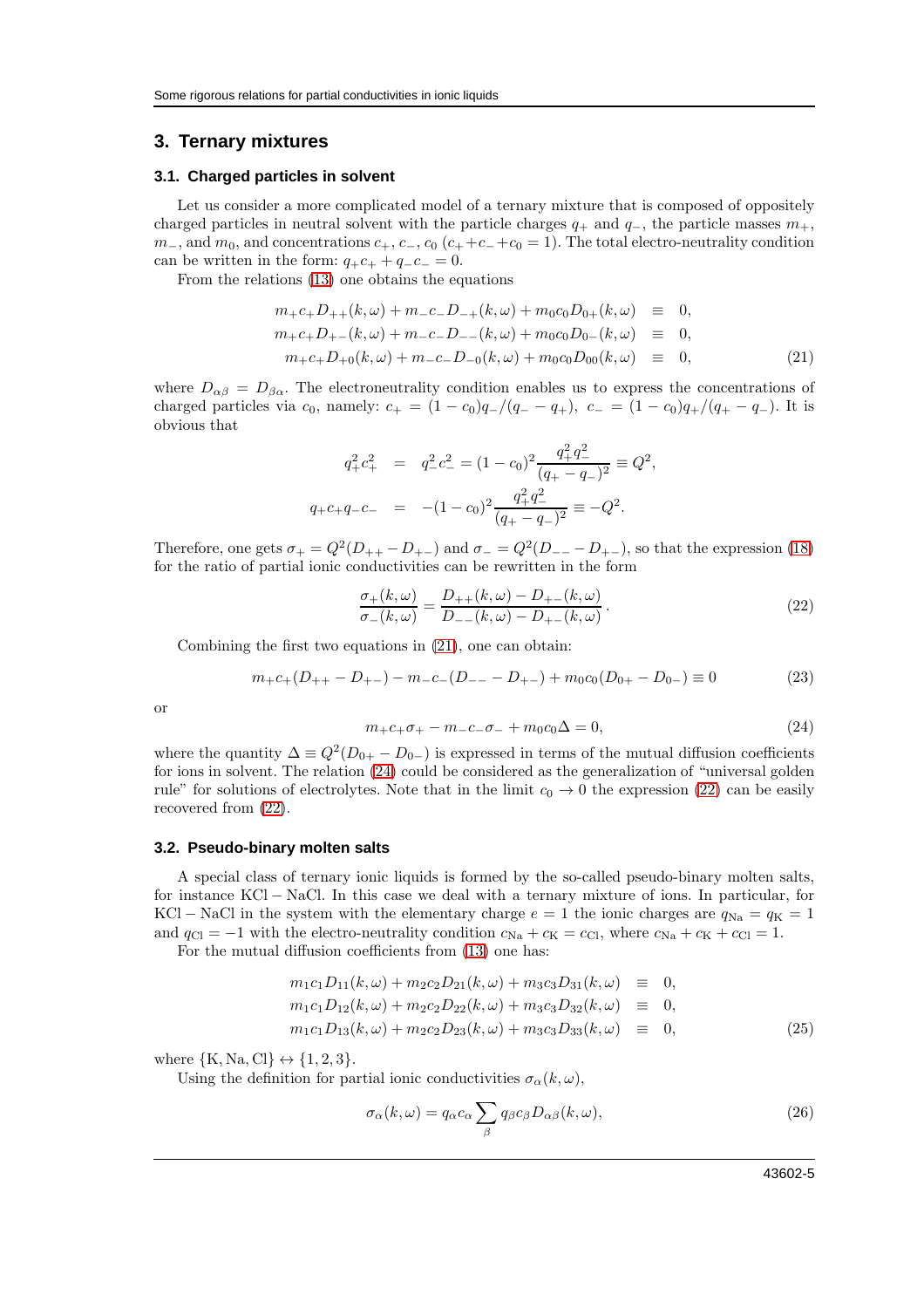we obtain the expressions:

<span id="page-5-0"></span>
$$
\begin{array}{rcl}\n\sigma_{\text{K}}(k,\omega) & \equiv & \sigma_{1}(k,\omega) = c_{1} \left[ c_{1}D_{11}(k,\omega) + c_{2}D_{12}(k,\omega) - c_{3}D_{13}(k,\omega) \right], \\
\sigma_{\text{Na}}(k,\omega) & \equiv & \sigma_{2}(k,\omega) = c_{2} \left[ c_{1}D_{21}(k,\omega) + c_{2}D_{22}(k,\omega) - c_{3}D_{23}(k,\omega) \right], \\
\sigma_{\text{Cl}}(k,\omega) & \equiv & \sigma_{3}(k,\omega) = -c_{3} \left[ c_{1}D_{31}(k,\omega) + c_{2}D_{32}(k,\omega) - c_{3}D_{33}(k,\omega) \right].\n\end{array} \tag{27}
$$

If we multiply each equation in [\(27\)](#page-5-0) by  $m_1$ ,  $m_2$  and (-m<sub>3</sub>), respectively, add them and use the identities [\(25\)](#page-4-3), it is easy to obtain the following relation

<span id="page-5-2"></span>
$$
m_1\sigma_1(k,\omega) + m_2\sigma_2(k,\omega) = m_3\sigma_3(k,\omega),\tag{28}
$$

or

<span id="page-5-1"></span>
$$
m_{\rm K}\sigma_{\rm K}(k,\omega) + m_{\rm Na}\sigma_{\rm Na}(k,\omega) = m_{\rm Cl}\sigma_{\rm Cl}(k,\omega). \tag{29}
$$

In the hydrodynamic limit when  $(k, \omega) \rightarrow 0$  this result was obtained in [\[3](#page-6-2)] by means of the Langevin equation and confirmed directly by molecular dynamics simulations. We note that relation [\(29\)](#page-5-1)is valid for arbitrary  $(k, \omega)$ .

Using [\(28\)](#page-5-2) one can write

<span id="page-5-3"></span>
$$
m_{A}\sigma_{A}(k,\omega) + m_{B}\sigma_{B}(k,\omega) = m_{I}\sigma_{I}(k,\omega), \qquad (30)
$$

for a pseudo-binary electrolyte AI – BI with ion charges  $q_A = q_B = -q_I$ .

#### **4. Multi-component mixture of charged particles**

Let us now consider the model of a multi-component fluid composed of  $N_{\alpha}$  ions with charges  $q_\alpha$  in the  $\alpha$ th species  $(\alpha = 1, 2, \ldots, \nu)$ . Mutual diffusion coefficients  $D_{\alpha\beta}(k, \omega)$  of the system should satisfy the relations [\(13\)](#page-2-1). For partial ionic conductivities one has the definition [\(26\)](#page-4-4), so that if we multiply  $\sigma_{\alpha}(k,\omega)$  by  $m_{\alpha}/q_{\alpha}$  one can write

<span id="page-5-5"></span>
$$
\sum_{\alpha} \frac{m_{\alpha}}{q_{\alpha}} \sigma_{\alpha}(k,\omega) = \sum_{\alpha} m_{\alpha} c_{\alpha} \left[ \sum_{\beta} q_{\beta} c_{\beta} D_{\alpha\beta}(k,\omega) \right] = \sum_{\beta} q_{\beta} c_{\beta} \left[ \sum_{\alpha} m_{\alpha} c_{\alpha} D_{\alpha\beta}(k,\omega) \right].
$$
 (31)

Taking into account [\(13\)](#page-2-1) we finally obtain

<span id="page-5-4"></span>
$$
\sum_{\alpha} \frac{m_{\alpha}}{q_{\alpha}} \sigma_{\alpha}(k,\omega) \equiv 0. \tag{32}
$$

This is a rather general result that includes, as a particular case, the relation [\(30\)](#page-5-3), derived above. For example, using [\(32\)](#page-5-4) it is easy to obtain the relation for partial ionic conductivities for pseudobinary four-component mixture  $A_nI_1 - B_kY_i$  with different charges of ions.

A more complicated case corresponds to the model of a  $(\nu+\bar{\nu})$ -component fluid that is composed of  $N_{\alpha}$  ions with charges  $q_{\alpha}$  ( $\alpha = 1, 2, \ldots, \nu$ ) and  $N_{\overline{\alpha}}$  neutral particles belonging to the  $\overline{\alpha}$ th species  $(\bar{\alpha}=1,2,\ldots,\bar{\nu})$ . In this case the equation [\(31\)](#page-5-5) should be rewritten in the form

<span id="page-5-6"></span>
$$
\sum_{\alpha=1}^{\nu} \frac{m_{\alpha}}{q_{\alpha}} \sigma_{\alpha}(k,\omega) = \sum_{\beta=1}^{\nu} q_{\beta} c_{\beta} \left[ \sum_{\alpha=1}^{\nu} m_{\alpha} c_{\alpha} D_{\alpha\beta}(k,\omega) \right] = - \sum_{\beta=1}^{\nu} q_{\beta} c_{\beta} \left[ \sum_{\bar{\alpha}=1}^{\bar{\nu}} m_{\bar{\alpha}} c_{\bar{\alpha}} D_{\bar{\alpha}\beta}(k,\omega) \right], \quad (33)
$$

where the relations [\(13\)](#page-2-1) have been used. Note that the index  $\bar{\alpha}$  denotes the neutral particles. Therefore, on the right hand side of [\(33\)](#page-5-6) the effects of mutual diffusion of all the ions in solvent are included. It is obvious that in particular case of a ternary mixture of charged particles in neutral solvent, the expression [\(24\)](#page-4-1) can be easily recovered from [\(33\)](#page-5-6).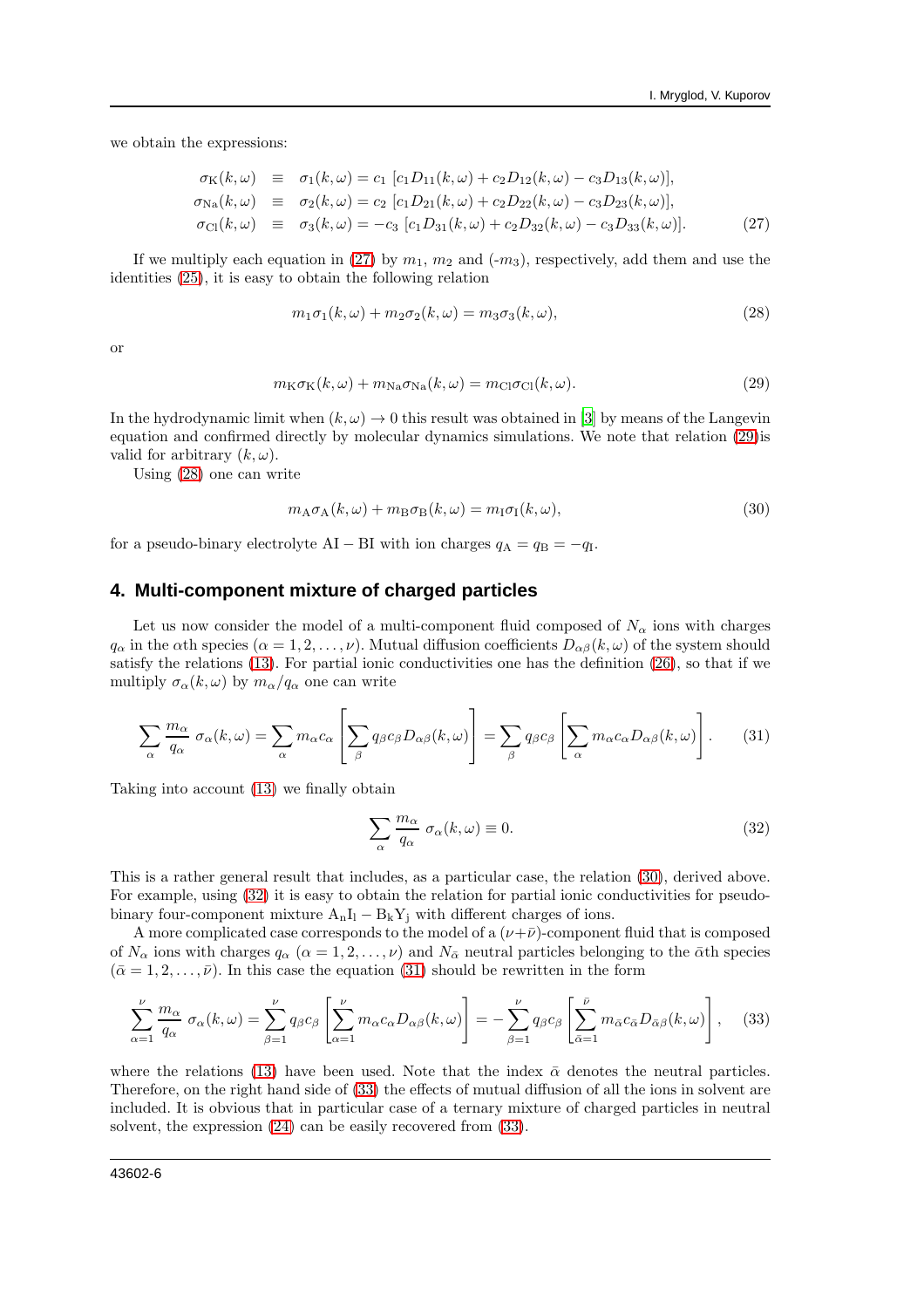The expression [\(33\)](#page-5-6) can be further simplified if we introduce two new densities, namely the mass density of solvent  $\hat{M}_{\mathbf{k}}$  (formed by neutral particles only) and the charge density  $\hat{Q}_{\mathbf{k}}$ :

<span id="page-6-9"></span>
$$
\hat{M}_{\mathbf{k}} = \sum_{\bar{\alpha}=1}^{\bar{\nu}} m_{\bar{\alpha}} c_{\bar{\alpha}} \hat{N}_{\mathbf{k},\bar{\alpha}}, \qquad \hat{Q}_{\mathbf{k}} = \sum_{\alpha=1}^{\nu} q_{\alpha} c_{\alpha} \hat{N}_{\mathbf{k},\alpha}.
$$
\n(34)

Now we can rewrite [\(34\)](#page-6-9) in the form

<span id="page-6-10"></span>
$$
\sum_{\alpha=1}^{\nu} \frac{m_{\alpha}}{q_{\alpha}} \sigma_{\alpha}(k,\omega) = -D_{\rm MQ}(k,\omega), \tag{35}
$$

where the generalized transport coefficient

$$
D_{\rm MQ}(k,\omega)=\sum_{\bar{\alpha}=1}^{\bar{\nu}}\sum_{\beta=1}^{\nu} m_{\bar{\alpha}}c_{\bar{\alpha}} D_{\bar{\alpha}\beta}(k,\omega) q_{\beta}c_{\beta}
$$

describes the diffusive ion-solvent cross-correlations. The relation [\(35\)](#page-6-10) yields, in fact, the most general form of identity valid for partial ionic conductivities of classical systems of charged particles at arbitrary  $(k, \omega)$ .

#### **5. Conclusions**

It is shown that the general relations, that link partial ionic conductivities in a binary mixture of charged particles, three- and four-component pseudo-binary molten salts as well as in multicomponent classical fluids of charged particles, can be derived by means of rigorous expressions, obtained previously for the mutual diffusion coefficients of multi-component liquids. Some of these relations generalize the results known in the literature (see, for instance, [\[2\]](#page-6-1)), but most of them are new. Moreover, all of these relations are valid for  $(k, \omega)$ -dependent quantities and this, in particular, explains the results of molecular dynamic simulations of the frequency-dependent partial conductivities carried out [\[10](#page-6-11)] for molten NaCl and NaI.

## **References**

- <span id="page-6-0"></span>1. Sundheim B.R., J. Phys. Chem., 1956, 60, 1381.
- <span id="page-6-1"></span>2. Koishi T., Kawase S., Tamaki S., J. Chem. Phys., 2002, 116, 3018; Koishi T., Tamaki S., J. Chem. Phys., 2004, 121, 333.
- <span id="page-6-2"></span>3. Matsunaga S., Koishi T., Tamaki S., Proc. of the AIP Conference, 2008, 982, 399.
- <span id="page-6-3"></span>4. Mryglod I., Condens. Matter Phys., 1997, 10, 115.
- <span id="page-6-4"></span>5. Mryglod I., Bryk T., Kuporov V., Collective dynamics in ionic liquids: A comparative study with non-Coulombic fluids. – In: NATO Science Series II, Eds. D. Henderson, M. Holovko, A. Trokhymchuk, Vol. 206, 2005, p. 109.
- <span id="page-6-5"></span>6. Kubo R.J., Phys. Soc. Jpn., 1957, 12, 570.
- <span id="page-6-6"></span>7. Zubarev D.N., Morozov V.G., Röpke G., Statistical mechanics of nonequilibrium processes, Vol. 2: Relazation and hydrodynamic processes. Akademie Verlag, Berlin, 1997.
- <span id="page-6-7"></span>8. Hansen J.P., McDonald I.R., Phys. Rev. A, 1975, 11, 2111.
- <span id="page-6-8"></span>9. Trullas J., Padro J.A., J. Chem. Phys., 1993, 99(5), 3983.
- <span id="page-6-11"></span>10. Koishi T., Tamaki S., J. Phys. Soc. Jpn., 1999, 68, 964.